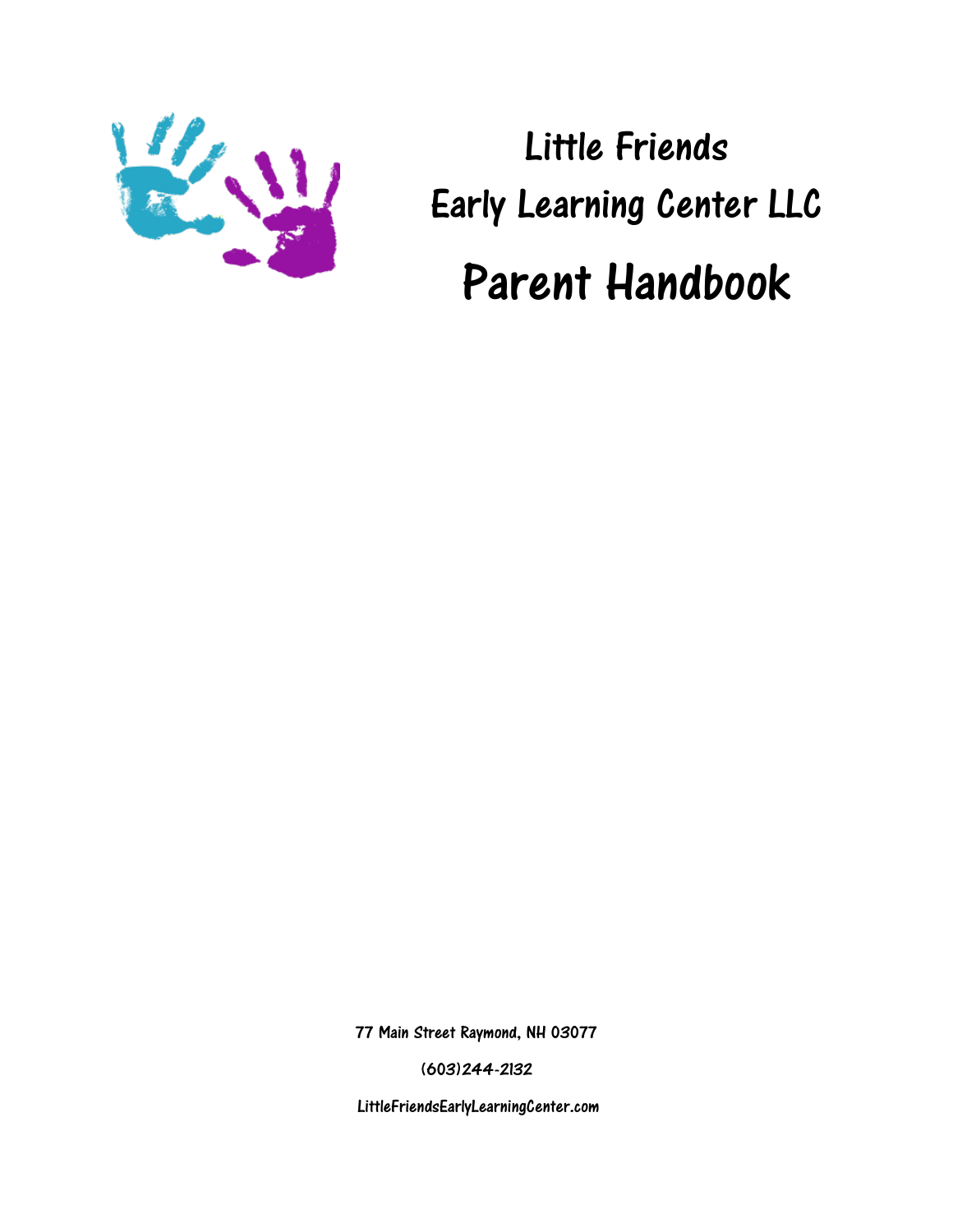# Welcome Families!

We are so excited to have your family become a part of ours! Here at Little Friends we believe that the early years are a very special time in your child's life. Our experienced teachers are committed to engaging in professional learning and reflection to ensure an evolving curriculum that lays the foundation for future learning.

We pride ourselves on our warm caring environment that provides happiness, fun and laughter for all who come. Our play based curriculum is responsive to your children's needs and interests. It acknowledges the uniqueness of all children while encouraging them to form friendships where they can learn and play together.

Our Preschool is well resourced, aesthetically pleasing and reflects the children's learning and achievements. Learning Environments are created to motivate the children to construct, inquire, experiment and investigate the world around them.

At Little Friends we believe that children learn best through play and their own investigation. Our school philosophy is based on the acronym SEAM. Which stands for Science, Engineering, Arts and Math. SEAM is a way of integrating knowledge across all subject areas and giving children the opportunity to learn in various settings.

 Our mission is to provide a safe, welcoming and nurturing learning environment for children. We strive to work with every individual child's needs knowing that they are all unique.

 We want you to know we welcome your presence here at Little Friends Early Learning Center! We would like you to be as actively involved in your child's time with us as you can. We will give you plenty of notice for any upcoming school activities your family may want to participate in, so you can plan accordingly. Parents are welcome to participate in the program in a variety of other ways, such as classroom volunteers, field trip chaperones, or guest readers. We also encourage parents to volunteer time using any skills that you may have. This could include sewing or construction projects for the school, sharing your job with the children, or any other ideas you may have! Donations of recycled items is also a great way to be involved. At Little Friends Learning Center we believe that parent involvement provides a strong connection for the child between home and school. We are always open to ideas of ways that parents can participate. Please speak with the director or your child's teacher if you are interested in volunteering.

#### Contact Information

Phone – (603)244-2132 Address – 77 Main Street Raymond NH 03077 Mailing – P.O. Box 80 Email – [info@littlefriendsearlylearningcenter.com](mailto:info@littlefriendsearlylearningcenter.com) Website – Littlefriendsearlylearningcenter.com Facebook – @LittleFriends.ELC Hours - Monday – Friday 6:30am – 6:00pm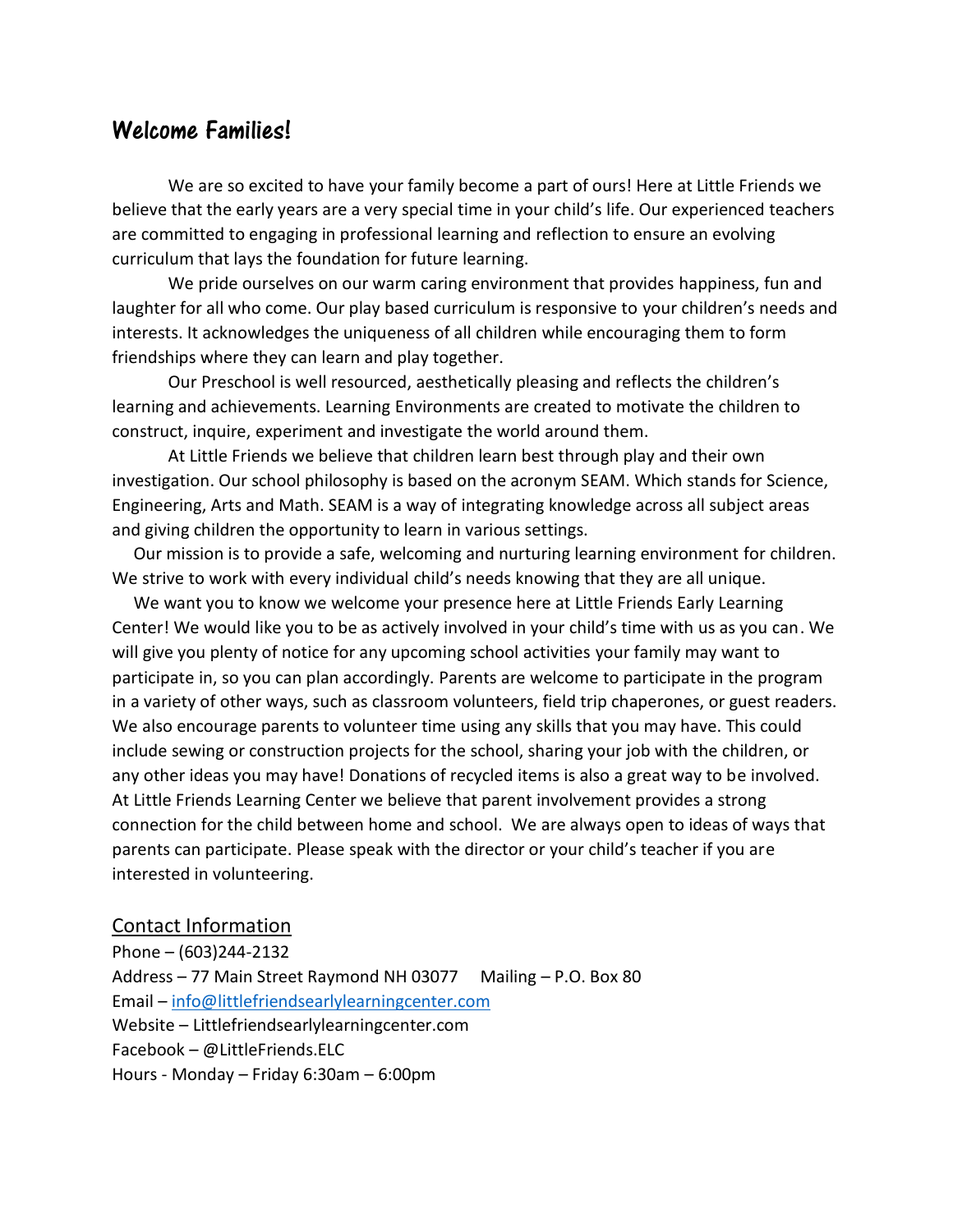### Staff

 Little Friends Early Learning Center teachers meet all required regulations set forth by New Hampshire State Licensing, including first aid and CPR certification, criminal background check, and ongoing relevant trainings and certifications. The staff often participates in additional trainings, not required, in order to maintain the most up-to-date knowledge of children and their development.

#### Confidentiality

 Information contained in the children's records is privileged and confidential. Little Friends will not distribute or release information in a child's record to anyone not directly related to implementing the program plan for the child without the written consent of the child's parent(s). The center will notify parent(s) if a child's record is subpoenaed. The child's parents shall have access to their child's records at reasonable times. In no event will such access be delayed more than two business days after the initial request without the consent of the child's parent(s). The entire record will be made available, regardless of the physical location of its parts. Any and all conversations or information about your child will be kept confidential to anyone outside of Little Friends Early Learning Center.

# **Little Friends Early Learning Center - Safety**

#### Arrival & Departure

 Your child's safety while here at Little Friends is our top priority. We strive to keep the children safe at all times. Parents need to be responsible for their child's safety when arriving and departing. Children must be accompanied by an adult at all times. They should not be allowed to go into classrooms, common areas, or the parking lot, without an adult.

 When entering and leaving the parking lot, please be sure to proceed slowly and watch for children. Please do not park in the designated handicapped parking spots, unless you have proper handicapped plates or card.

DO NOT LEAVE CHILDREN UNATTENDED IN VEHICLES WHEN PICKING UP OR DROPPING OFF. THIS IS AGAINST THE LAW!

#### Building Access

 You will be given a unique code for entering our building. The only people we will release your child(ren) to are those on the pick-up list you submitted within your registration packet. No phone calls, notes etc… will be accepted. There will be no exceptions to this rule. We ask that you DO NOT share the entry code with anyone who is not dropping off/picking up your child. This assures that only family and known adults are entering our building. We will ask for a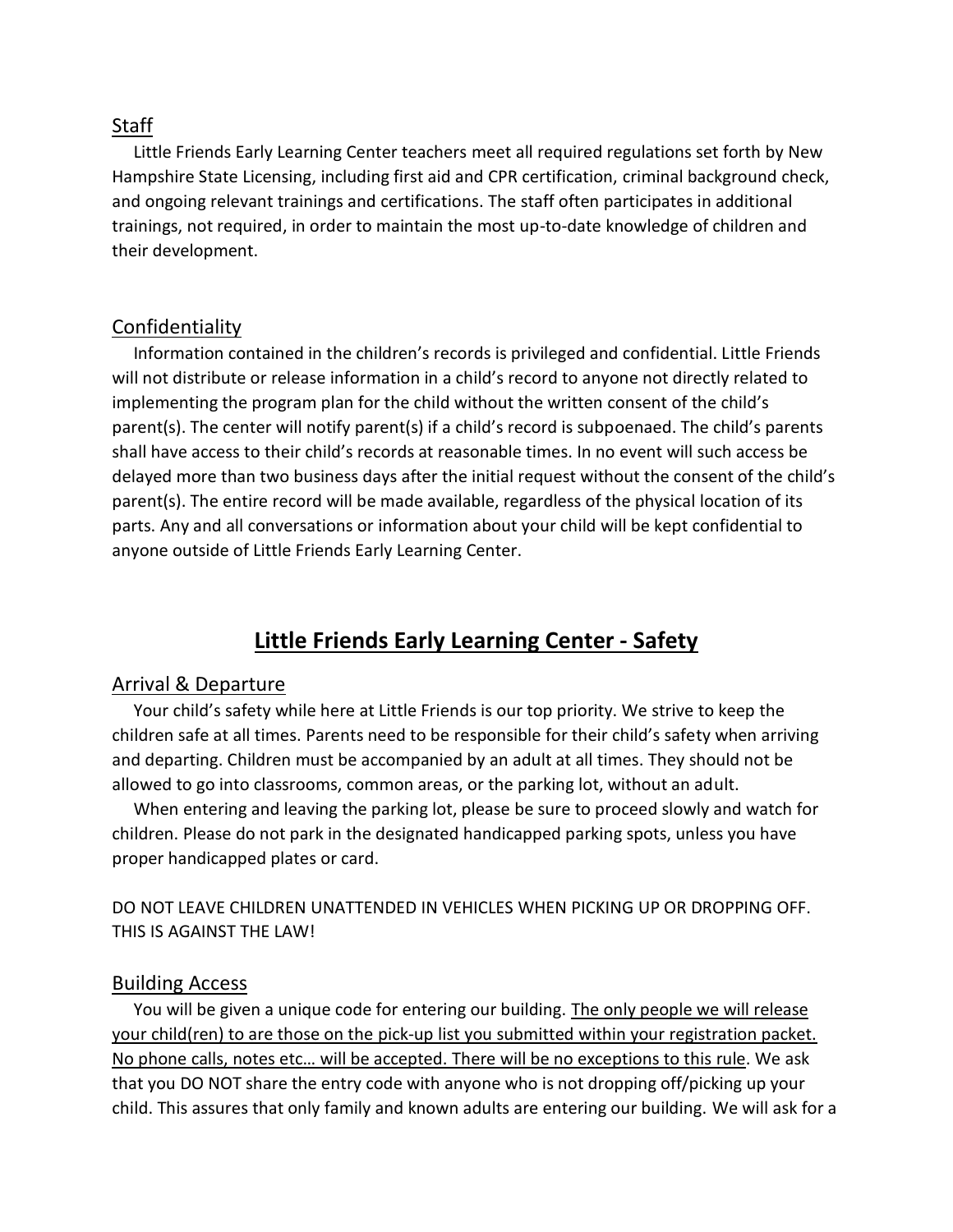photo ID before we allow your child to be released to anyone.

## Signing In/Out

 Children must be accompanied into their classroom by an adult each day. Every classroom will have a sign in/out book. Your child will need to be signed in at drop off and signed out at pick up. It is important that we keep track of how many children we have in the building at all times in the event of an emergency.

 Children should not be brought into their classroom before their designated drop-off time or picked-up after the designated time. Staff are scheduled based on the number enrolled and early drop-off or late pick-ups often affect teacher: student ratios.

### Refusal To Release

 We will not release a child to anyone appearing to be intoxicated or under the influence of any illegal substances. In the event that we feel a pick-up person appears to be under the influence we are obligated by NH State Law to call the police & an alternate pickup person will be contacted from the alternative/emergency pick up forms provided at registration.

# Emergency Procedures

 All of our staff is trained in CPR and First Aid. We will practice emergency safety with regular drills to ensure that everyone knows the procedure and can remain safe during an emergency if one arises.

# **Little Friends Early Learning Center – Closures & Events**

### Holidays

 When tuition fees are determined, holidays are taken into consideration. Parents are still required to pay full tuition during weeks that contain a holiday. Make-up days are not allowed. Below is a list of holidays for which Little Friends will either be closed or have childcare only.

Labor Day – Closed Columbus Day - Closed Thanksgiving – Closed for 2 days Christmas – Closed for 2 days January  $1<sup>st</sup>$  – CLOSED for New Year's Day Last week of February – Winter Break Childcare only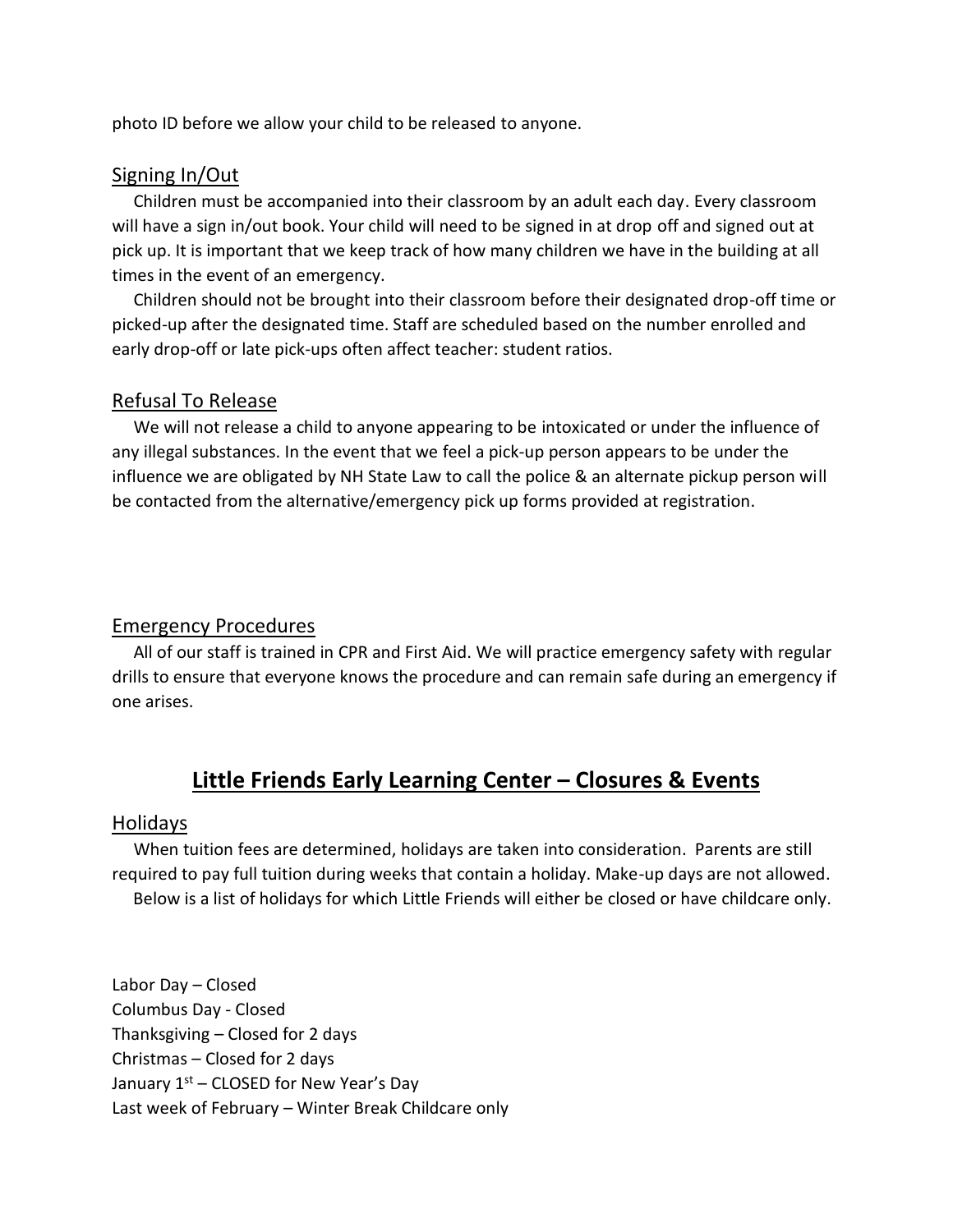Last week of April – Spring Break Childcare only Memorial Day - Closed Independence day – Closed

#### Snow Days

 When tuition fees are determined, snow days are taken into consideration. Parents are still required to pay full tuition during weeks that a snow day occurs.

 In the event that the weather deteriorates throughout the day and driving conditions become hazardous, the director will use her discretion to determine if the school will close early. Parents will be notified at least 2-hours before the school closes and parents or an alternate pick-up person will be required to pick-up the child by that determined time.

 Little Friends is NOT affiliated with the Raymond School District, so a closure for them may not mean a closure for us. Our closings will be posted on WMUR, WOKQ, and our Facebook page. If inclement weather is expected, please check these sites for any closing or delay information.

#### Birthdays and Celebrations

 In the event of any special events or classroom parties you will be given plenty of notice so that you can plan accordingly, as we always welcome your presence here at Little Friends!

 Parents are welcome to send in a special treat such as cake or cupcakes to celebrate your child's birthday. We will also celebrate other holidays and occasions throughout the school year. Parents will sometimes be asked to donate food items for these events. If you do not wish to have your child participate in certain events or holiday celebrations, please notify your child's teacher and we will do our best to make alternate arrangements for your child.

#### Field Trips

 We include field trips as part of our curriculum for our preschool/prekindergarten class because we feel that it gives the children an opportunity to explore their community around them. Both on-site and off-site field trips are taken throughout the year. There is an additional fee for most field trips.

 Notices with information regarding the field trip, including the cost, are sent out in advance. If you do not wish to have your child participate in an off-site field trip, then your child will stay with the Early Preschool class or you will be responsible for finding alternate care for your child on that day. Parents are welcome and encouraged to chaperone field trips. If you volunteer to chaperone, it is expected that you follow all of Little Friends and State policies in the treatment of the children and in the conduct of your own behavior.

 Tuition payment is still required for this day, even if you choose to not have your child attend.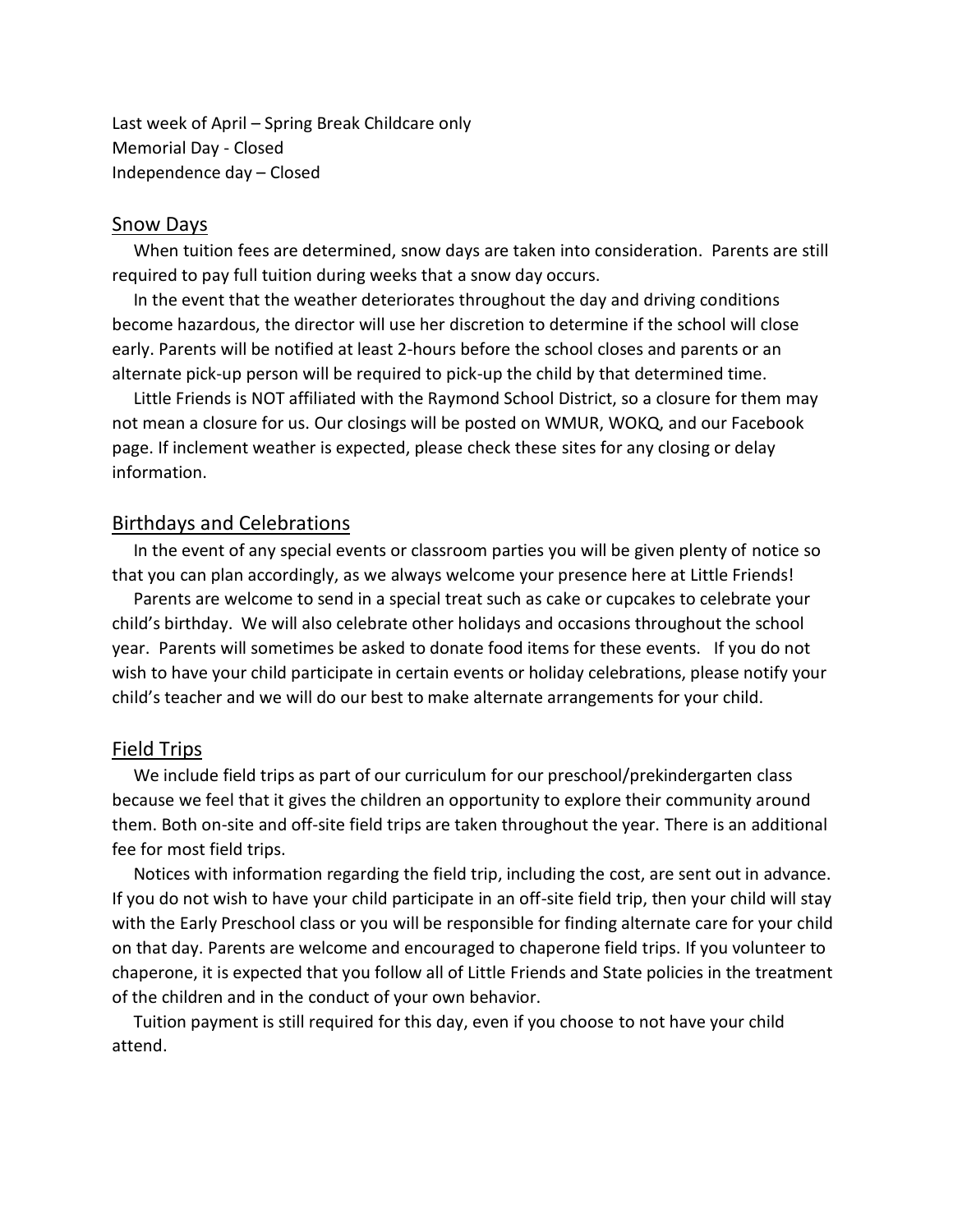#### Photographs

 Little Friends Early Learning Center will have many fun activities and events that will be photographed. If you prefer your child's photo not be taken or used by Little Friends, please be sure to sign the appropriate form in the registration packet.

# **Little Friends Early Learning Center - Your Belongings**

## Personal Belongings

 Please label all the items you bring from home with your child's first and last name. We ask that any toys from home don't come to school to play. We don't want them to get lost or broken.

## Clothing

 Children should come to school dressed comfortably and appropriately. If your child attends school wearing flip flops or open backed shoes they will not be allowed to play on the climbing equipment for safety purposes.

 Please make sure your child has at least 2 sets of clothes at school. In the event of any accidents or messes we want to keep your child comfortable. Each child will have their own spot to keep their backpacks, change of clothes, winter things etc.

### Diapers

 Families are expected to provide their own diapers & wipes. Babies and toddlers will be changed regularly. If you use cloth diapers we will need you to provide disposable liners and a Ziploc bag OR a hands-free trash can, with a lid, for diapers to be placed in daily.

### Snacks and Lunch

 Little Friends is a peanut free environment. If your child has any additional food allergies please be sure to let us know what steps to take in the event of exposure and provide a list of any known allergies.

 Each child should bring a labeled water bottle, a lunch with ice packs if needed & at least 2 healthy snack options. Lunches can be heated-up, provided it is sent in a microwave – safe container, ready to heat.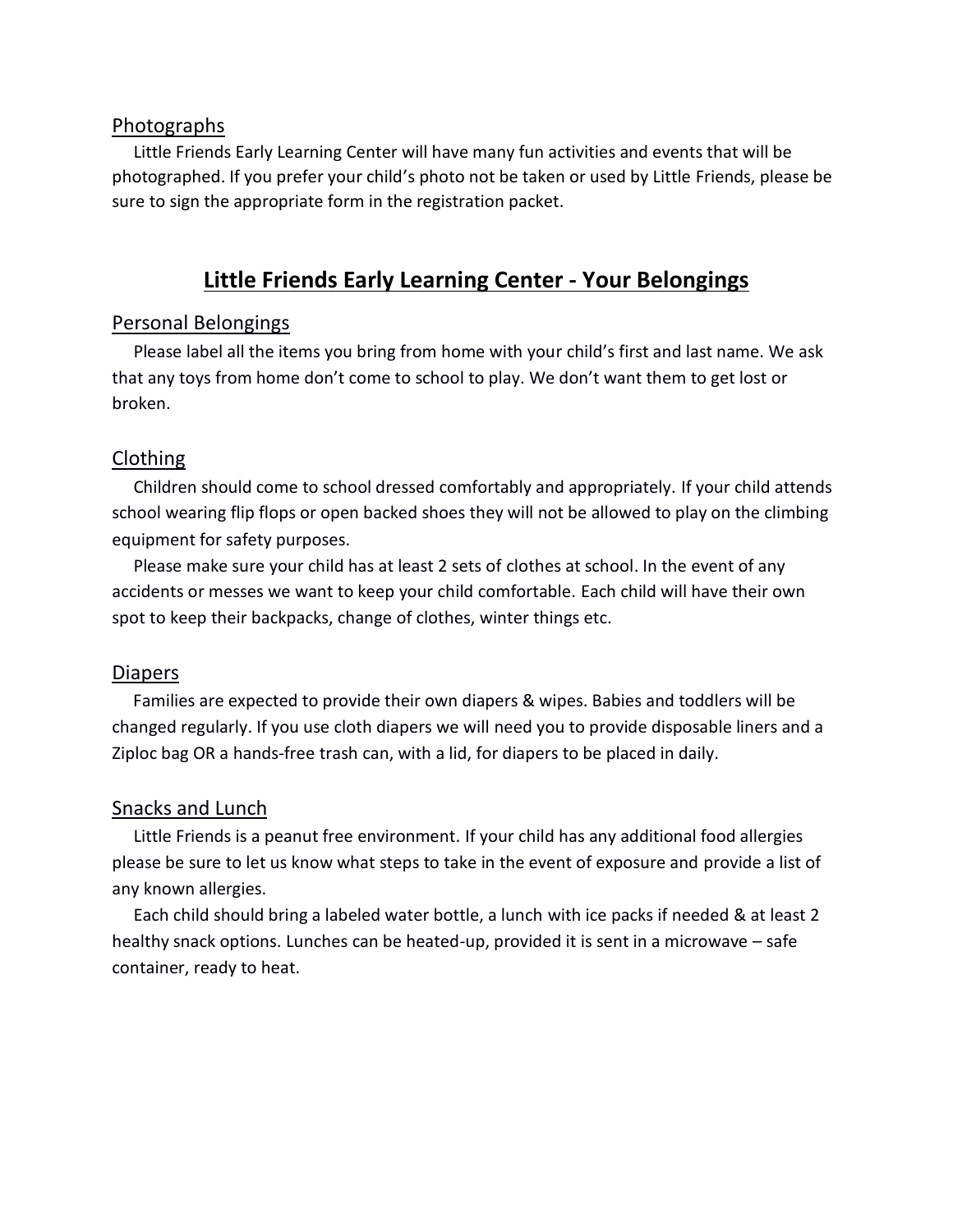#### **What to Bring:**

- o Formula or Breast Milk
- o Bottles
- o Pacifiers
- o Fitted crib sheet
- o Blanket *(Please no stuffed animals, dolls, or large pillows)*
- o Diapers and Wipes
- o Bibs
- o Rubber Bottom Slippers
- o Family Photos for our Family Wall *(Bring in however many you would like)*
- o Weather/Size Appropriate Spare Clothes *(onesies, undies, socks, pants/shorts, shirt, shoes)*
- o Food

*(baby cereal, jars, healthy snacks - Fruit, veggies, yogurt, pretzels, crackers, lunch with ice pack)*

# **Little Friends Early Learning Center - Health & Wellness**

### Medical Records

 Each child attending Little Friends MUST have an updated physical and immunization report on file before they can attend.

# Medications

 If your child requires any medication during the school day you must physically hand the medicine to your child's teacher. A medical form will need to be filled out completely and signed before leaving and before the medication will be administered. This assures that you have explained the proper dosage to your child's teacher and that there is a clear understanding of how the medication is to be administered.

 All medication must be in its original container and labeled with the child's name and the date and time the medication is to be administered. Only dosage requirements by the manufacturer or licensed health practitioner will be followed. Expired medication will not be administered.

 Any prescription medication must be accompanied with a doctor's note. We politely ask that if the dose can be given before arriving at school or after picking up please make every attempt to do so.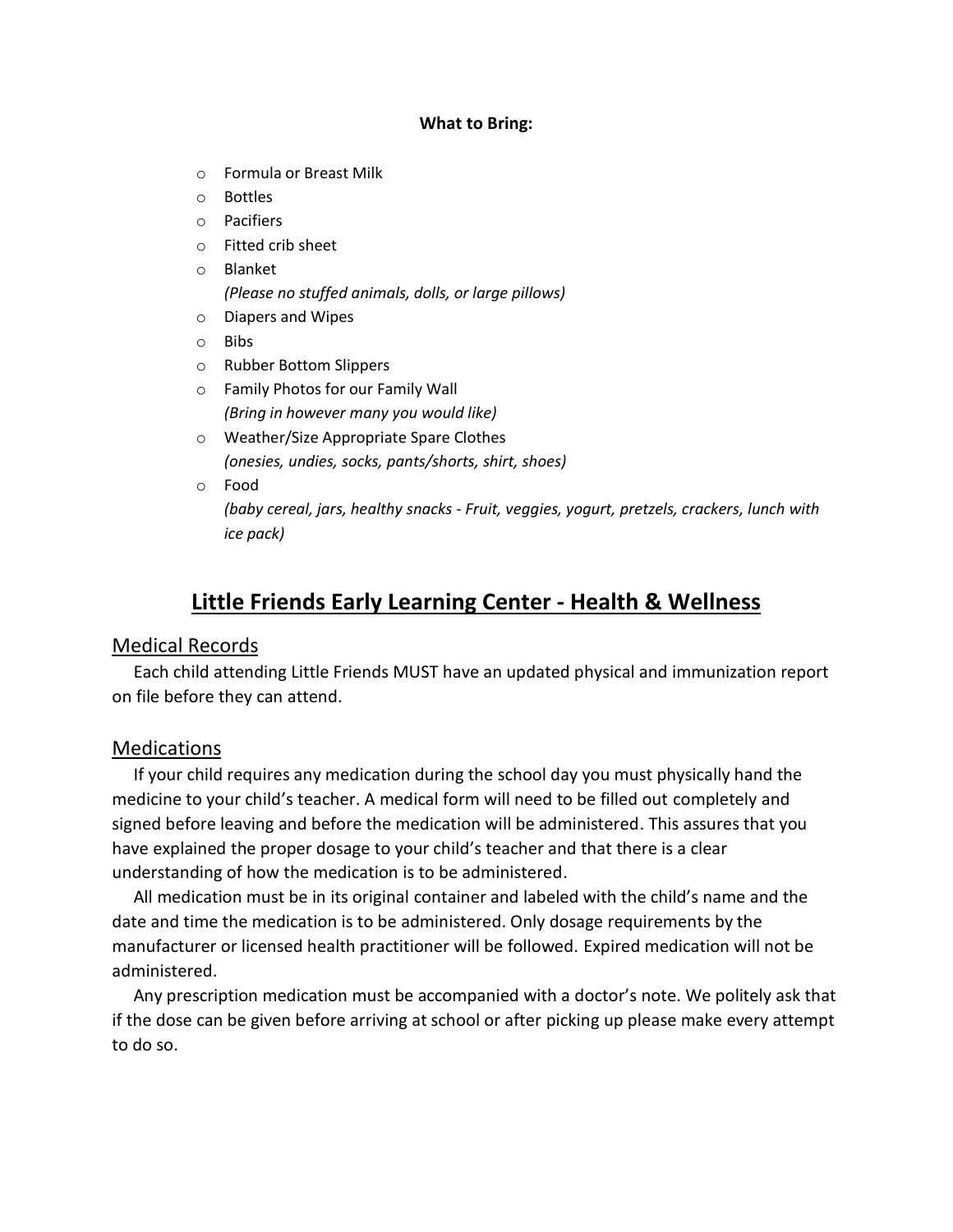### Sickness & Missed Days

 If your child will be absent, please notify the school by phone. If your child is absent due to an illness please notify the staff of the illness so that we can watch the other children for symptoms. Absences cannot be made up due to limited space. Full tuition payment is still required when your child is absent.

 According to NAEYC's Healthy Young Children Manual, "children should be excluded if their illness prevents the child from participating comfortably in the program's activities." If your child shows any signs or symptoms from the following list, they may not attend school until they have been symptom free for 24 hours without medication or are no longer contagious:

*Fever* – any oral temp at or above 101 or 100 under the arm

*Diarrhea* – 3 consecutive loose bowel movements

*Vomiting* – any vomiting as a result of illness

*Lice* - usually indicated by a child often scratching their head, these whitish colored eggs must be treated with a medicated shampoo and then all nits must be removed. The child may return to school once ALL nits are removed. A staff member will check their head upon return. If nits are found, the child will be sent home until they are nit free.

*Conjunctivitis* - Red, itchy, watery, eyes with a yellow or white discharge is usually an indicator of this infection. The child must be on an antibiotic for 24 hours, before returning to school.

*Rash* – Please have any concerning rash seen by a doctor. A doctor's note stating what the rash is and if it is contagious will be required upon their return to school.

Any other infectious diseases - if you are not sure if your child has an infectious disease, please consult with your child's physician.

# Children who become ill during the day

 If a child manifests any of the above symptoms after arriving at school we will do our best to make them comfortable, while keeping them supervised. They may be either separated from the other children, in the director's office or in a quiet corner of the classroom. We will notify the parent and the child must be picked up. If a parent cannot be located, the emergency numbers provided are called. While waiting for the child to be picked up, the child's individual needs will be met for food, drink, rest, and play materials.

 The child may not come back to school until he or she is over the illness, which means without fever or symptoms or is not contagious for a minimum of 24 hours. For example, if your child is sent home at 3:00pm Tuesday they may not return until 3:00pm Wednesday. Little Friends Early Learning Center reserves the right to require a doctor's note before your child returns to school, in the event that there is a concern that the child may put the other children and staff at risk of infection.

 NO child or adult will be admitted to the center carrying a serious illness, contagious disease, or reportable disease, until it is safe according to their Physician. If a child or adult in the center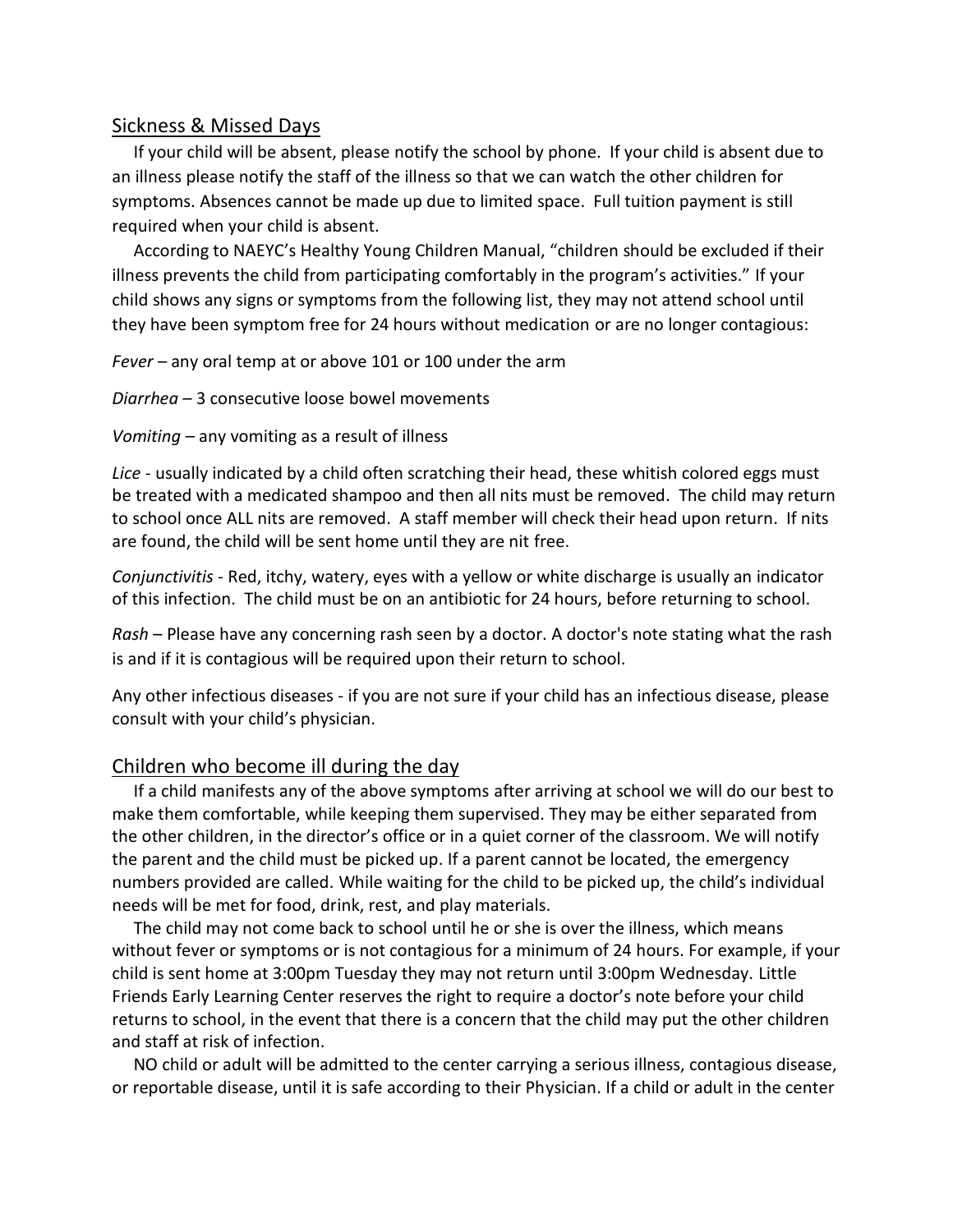is reported to have an infectious disease, all parents are notified in writing in accordance with Department of Public Health recommendations. The written notice will make parents aware of symptoms leading to the disease.

# First Aid

 Parents will be informed in writing of any first aid administered to their child within 24 hours. An accident report noting the time, date, description of the injury and care provided to your child will be completed by the staff person who witnessed the injury or provided first aid. A copy of the accident report for each incident is maintained in the child's file as well as in the incident log book for the center.

## Emergencies

 In the event of a more severe injury or illness an ambulance will be called first, followed by the parent. If the parent can not be reached, we will then start contacting the persons on the emergency form filled out at registration. We will continue to contact the parents as well. We will provide the EMS crew a copy of an incident report before they depart.

# **Little Friends Early Learning Center Class – Placement**

## By Age

 Each child will be placed in the appropriate classroom determined by their age at time of enrollment.

# **Transitions**

 Children will bump up into the next class at the end of the school year, or as needed as they develop. Before moving to a new class each child will be evaluated by the teachers to make sure that they are ready for this next step.

Infants and Toddlers - ages 6 weeks to 2 years Early Preschool-2 years to 3 years Preschool/Prekindergarten- 3 years to 5 years Before/After School Care- up to 12 years old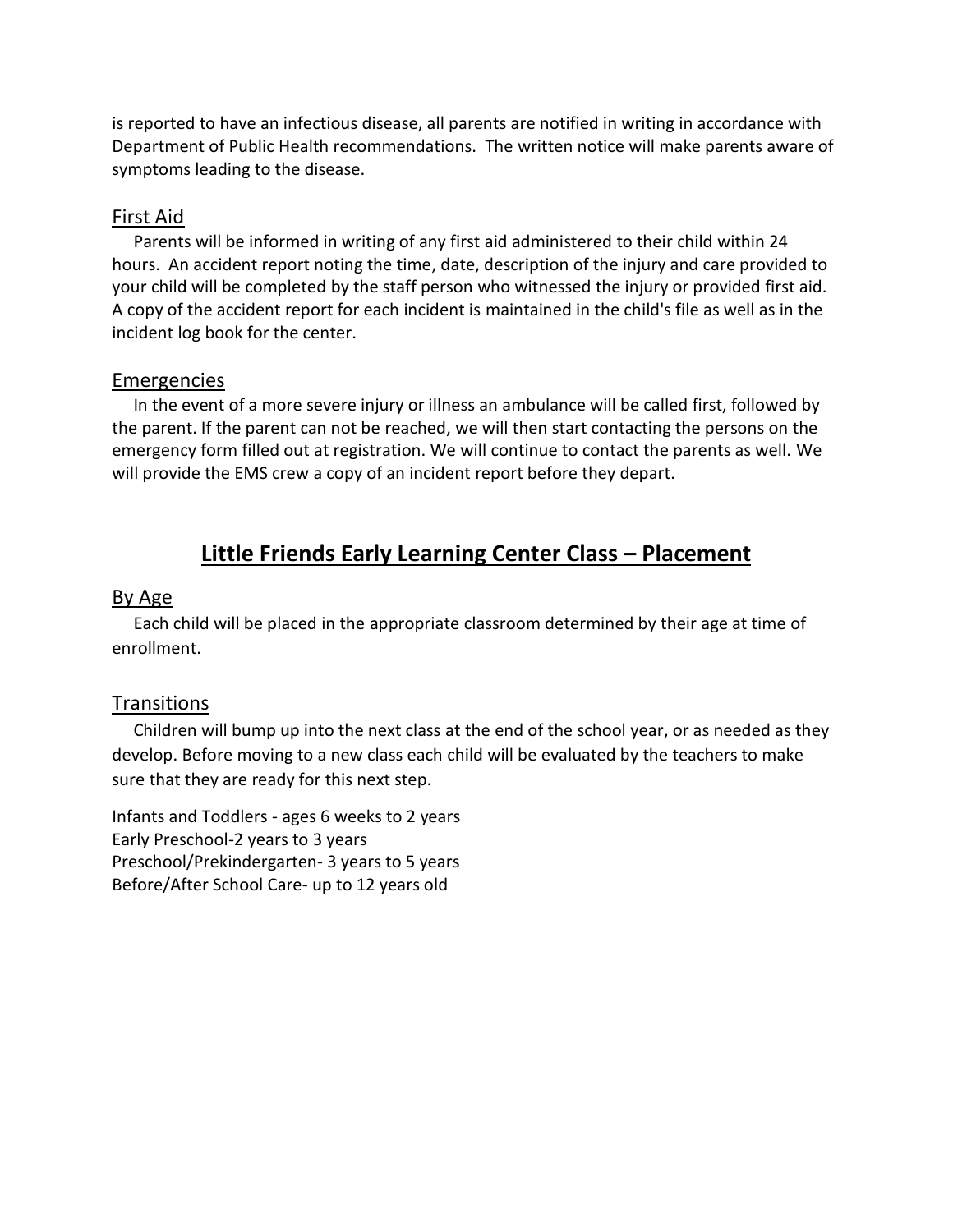#### Termination

 Our goal at Little Friends is to make each and every child's experience at school a positive, safe, and enjoyable one. Every effort is made to avoid termination from the program, however, Little Friends Early Learning Center reserves the right to terminate a child's enrollment from the program. We operate on a "3 strike" system. There are several instances that may result in a child's termination.

1. If a child exhibits behavior that interferes with the learning and safety of others it may result in termination. The staff will document incidents, and parents will be notified of any ongoing problems. We will work with the child and parents to help rectify the problem and to avoid termination, if possible. This will include staff training and helping to find support services that are available to the family and school, as well as developing a plan for behavior intervention to be implemented at home and school.

2. If the parent has failed to respond to suggestions for behavior or if a parent refuses to work with the staff on a behavior intervention plan, or if the child has needs that are beyond the capabilities of the center to reasonably provide.

3. If the parent's behavior conflicts with the policies and philosophies of Little Friends Early Learning Center it could result in the termination of your child. For example, smoking or swearing around the children, yelling or degrading the children, staff or other parents, or any other behavior that is inappropriate or that will put the children, staff or families at risk. 4. Failing to provide the required documentation including immunization record, physical form, and enrollment forms in a timely manner will result in termination per New Hampshire state guidelines.

 In the event that a child is terminated, the staff will prepare the child for termination from the program in a manner that is consistent with the child's ability to understand.

# **Little Friends Early Learning Center – Payment**

#### Tuition

 Tuition rate sheets are included in the registration packet given to parents prior to enrollment. We reserve the right to change tuition rates at any time provided adequate notice to parents is given, however, changes usually take place at the beginning of the summer or school year, and parents are notified before the enrollment period, for that year.

 Tuition is due every Friday for the upcoming week. The weekly tuition will be based on the tuition agreement signed at registration. Tuition rates are based on 10 hours or less a day. Any time needed after the 10 hours is an additional \$8 per hour.

 Please adhere to your scheduled drop off/pick up hours agreed upon at enrollment. We have limited space and if a child is not picked-up on time, it may put the center over its licensed capacity, it may also prevent a teacher from leaving at their scheduled time.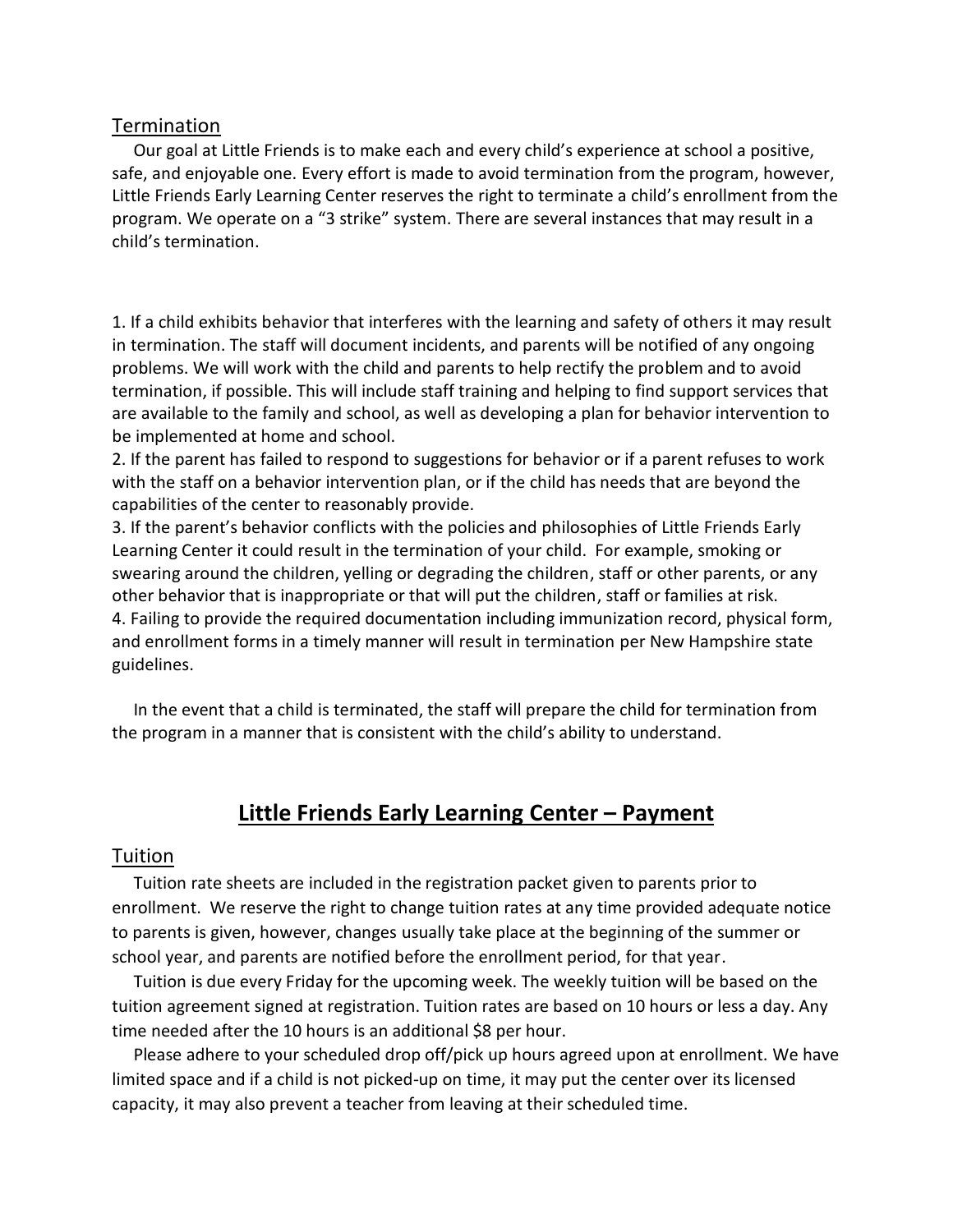We ask that tuition payment be made by check or money order. Checks can be made payable to Little Friends Early Learning Center.

#### Late Pick Up

 Pick up after closing hours (The time of pick-up is according to the center's clock) will be billed at \$1 per minute and is due to the teacher upon pick up but no later than arrival the following morning. In the event that you are stuck in traffic, an unforeseen event or emergency arises, it is still your responsibility to find an alternate pick-up person for your child, in order to avoid the late fee. Unpaid late pick up fees will count towards the late payment policy. There are no exceptions! The policy is strictly enforced.

#### Discounts & Benefits

 Parents will be given 1 tuition free week for vacation each year. A two-week notice is required. 10% discount given to families enrolling more than one child. Discount is applied to the youngest child's enrollment.

#### Returned Checks

 There will be a \$45 fee for any returned checks. We reserve the right to refuse payment by check due to excessive returns. After two returned checks we will require a bank check for weekly payment.

#### Late Payments

 Please notify Nancy or Maria if you anticipate being late with your tuition. If tuition is paid late there will be a \$20 fee applied on the first late day. The late fee will increase by \$5 per day after that.

 After 1 week your child may not attend until the account is current. Past due tuition payments will still be expected. A termination notice will be issued for non-payment of tuition, including non-payment of late fees and late pick-up fees.

#### Registration & Enrollment

 Parents that are interested in enrolling their child(ren) should set-up a time to meet with the director, tour the school, get a rate schedule, parent handbook, and all necessary forms. It is suggested that the child visit the school before enrollment as well.

 A nonrefundable registration fee of \$50.00 per child, per year, is required in order to reserve a spot for your child(ren). The registration fee is a separate fee from the tuition, and is not applied to the tuition.

 Children are admitted into the school on a first-come, first-serve basis. Your child will not be allowed to attend school until the registration forms are completed and returned to the director with a physical, and immunization record.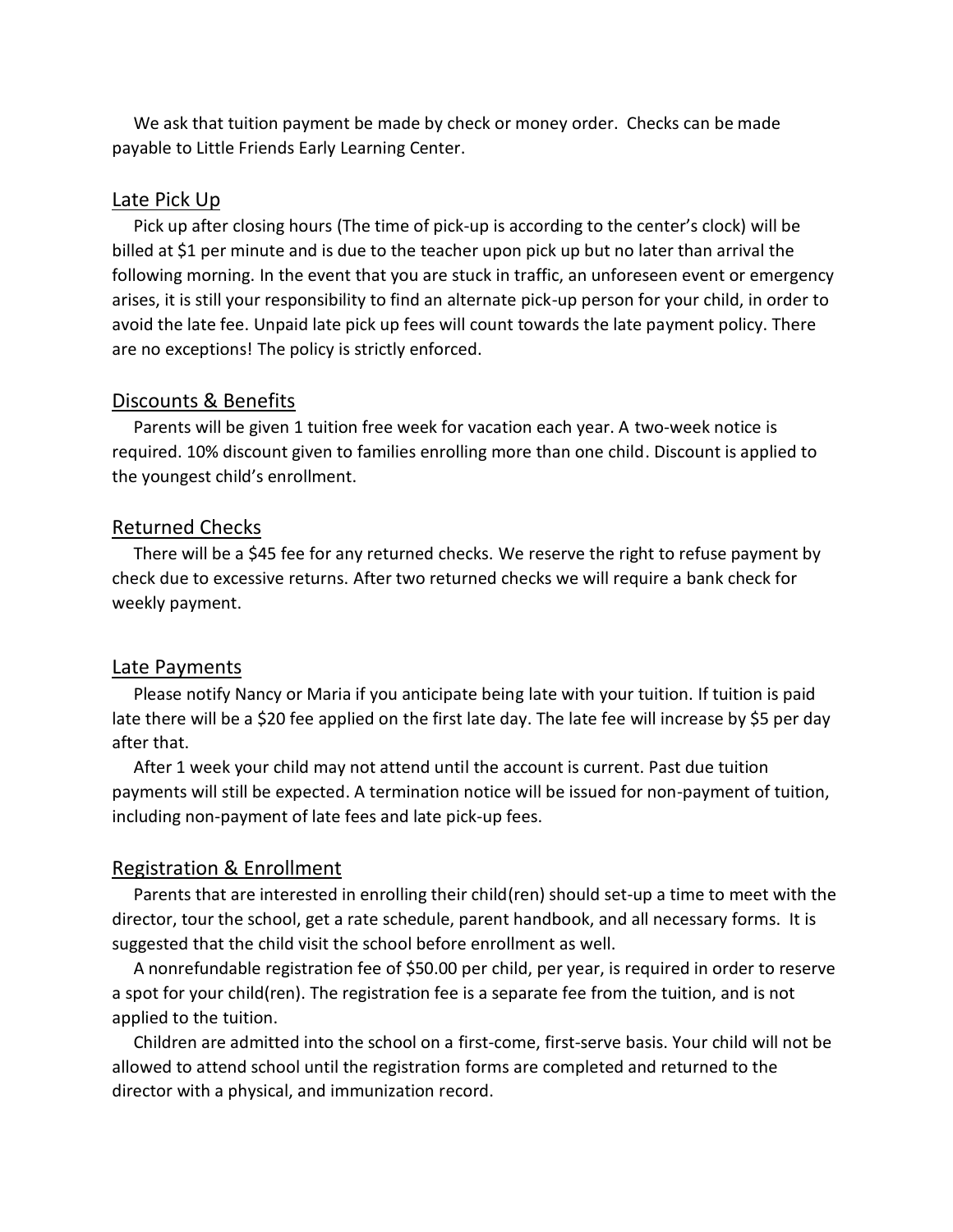# Attendance Changes

 If you would like to decrease the number of days and/or hours that your child currently attends, a two-week written notice is required. If you are interested in increasing the number of days/hours, you should speak with the director to find out the availability of space. An increase will be allowed, as space becomes available, at the appropriate cost.

## Withdrawal From the Program

 In the event that you would like to withdraw your child from the program, we request a twoweek written notice. If you choose to withdraw your child from the program without notice, you will still be obligated to pay for the remaining two weeks. The child's teachers will prepare the child for this transition, in a manner that is age- appropriate.

 When a child is no longer in care, upon written request of the parent(s), the center will transfer the child's records to the parent(s) or any other person the parent(s) identifies, within a reasonable amount of time.

# **Little Friends Early Learning Center - Day to Day**

### Progress Reports and Parent Conferences

 Little Friends provides a written progress report to parents of students in November and June. For infants and children with disabilities, a completed written progress report of the child's development is sent home every three months. Specific problems or significant developmental or behavioral issues are brought to the parent's attention as they arise. At the time that progress reports are sent home, the parent will have the option of setting up a parent/teacher conference with their child's teacher. Teachers are also available throughout the year for individual conferences with parents, upon request

### Potty Training/Toileting Procedures

 Toilet training is done in accordance with the request of the parent(s) and is consistent with New Hampshire state guidelines, and the child's physical and emotional abilities. Children are reminded to go to the bathroom several times during the day.

### Non-discrimination Statement

 Little Friends Early Learning Center does not discriminate in providing services to children and their families, on the basis of race, cultural heritage, national origin, marital status, religion, political beliefs, disabilities, gender, sexual orientation, toilet-training or any other basis.